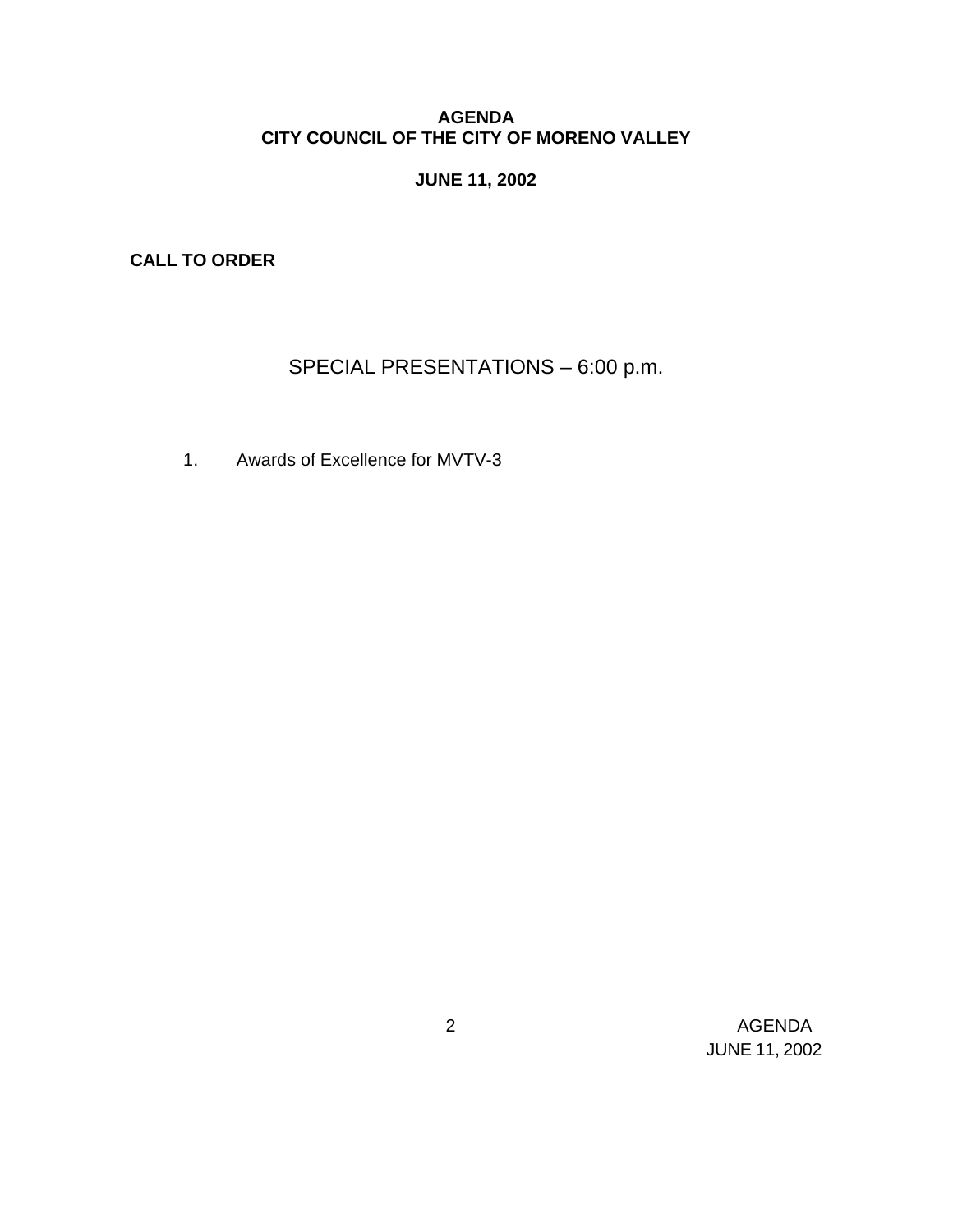## **AGENDA JOINT MEETING OF THE CITY COUNCIL OF THE CITY OF MORENO VALLEY MORENO VALLEY COMMUNITY SERVICES DISTRICT COMMUNITY REDEVELOPMENT AGENCY OF THE CITY OF MORENO VALLEY**

## **REGULAR MEETING – 6:30 P.M. JUNE 11, 2002**

• **CALL TO ORDER** (Joint Meeting of the City Council of the City of Moreno Valley, Moreno Valley Community Services District, and the Community Redevelopment Agency of the City of Moreno Valley - actions taken at the Joint Meeting are those of the Agency indicated on each Agenda item)

## • **PLEDGE OF ALLEGIANCE**

- **INVOCATION** Pastor David Miller, Lord of Life Lutheran Church
- **ROLL CALL**
- **INTRODUCTIONS**
- PUBLIC COMMENTS **ON MATTERS ON THE AGENDA** WILL BE TAKEN UP AS THE ITEM IS CALLED FOR BUSINESS, BETWEEN STAFF'S REPORT AND CITY COUNCIL DELIBERATION (SPEAKER SLIPS MAY BE TURNED IN UNTIL THE ITEM IS CALLED FOR BUSINESS.) Those wishing to speak should submit a BLUE speaker slip to the Bailiff. There is a three-minute limit per person.

All remarks and questions shall be addressed to the presiding officer or to the City Council and not to any individual Council member, staff member or other person.

• PUBLIC COMMENTS **ON MATTERS NOT ON THE AGENDA** UNDER THE JURISDICTION OF THE CITY COUNCIL WILL BE HEARD PRIOR TO CITY COUNCIL REPORTS AND CLOSING COMMENTS. IN THE EVENT THAT THE AGENDA ITEM FOR SUCH PUBLIC COMMENTS HAS NOT BEEN CALLED BY 10:00 P.M., IT SHALL BE CALLED AS THE NEXT ITEM OF BUSINESS FOLLOWING THE CONCLUSION OF ANY ITEM BEING HEARD AT 10:00 P.M. Those wishing to speak should submit a PINK speaker slip to the Bailiff. There is a three-minute limit per person.

All remarks and questions shall be addressed to the presiding officer or to the City Council and not to any individual Council member, staff member or other person.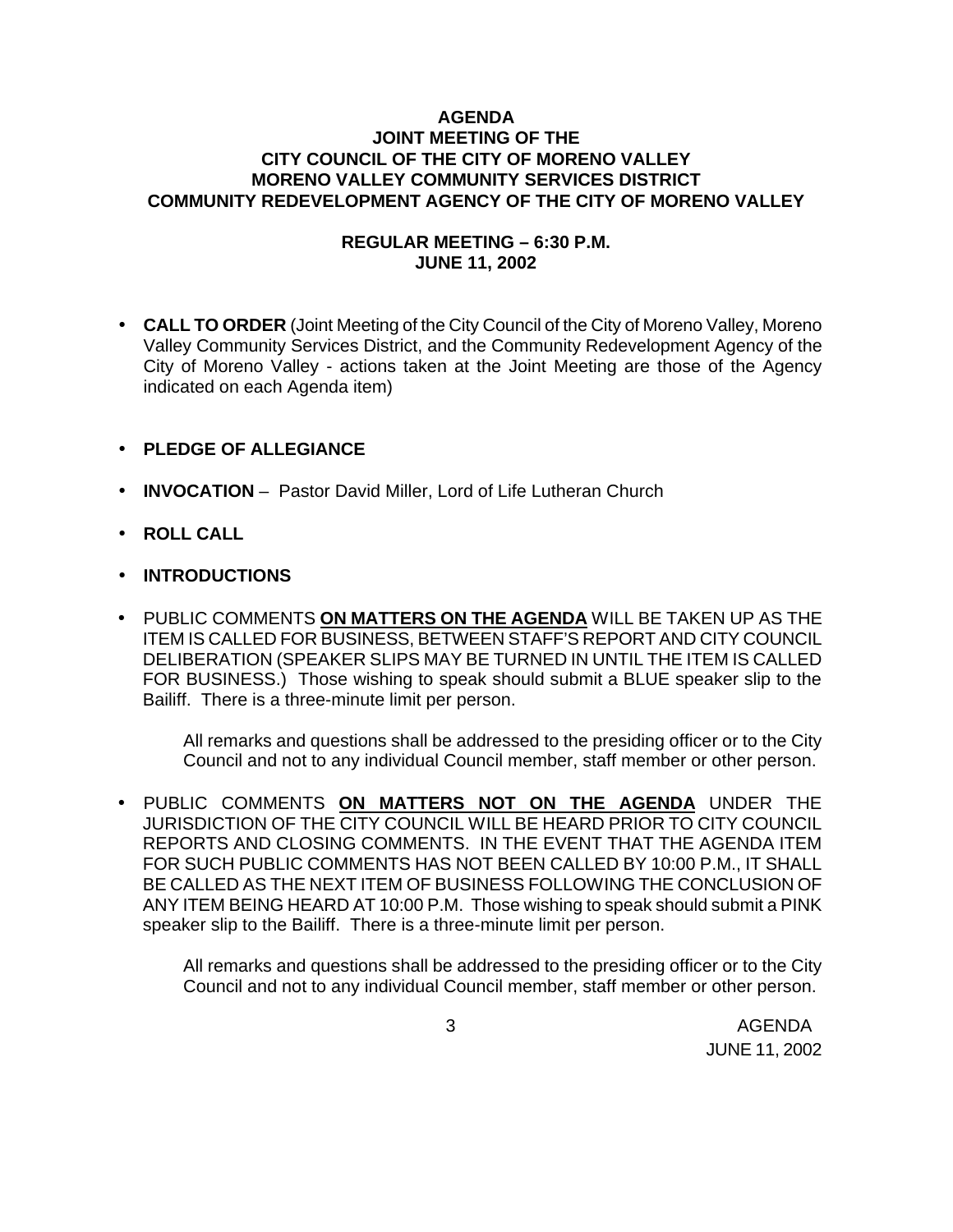# **JOINT CONSENT CALENDARS (SECTIONS A-C) OF THE CITY COUNCIL OF THE CITY OF MORENO VALLEY, MORENO VALLEY COMMUNITY SERVICES DISTRICT, AND COMMUNITY REDEVELOPMENT AGENCY OF THE CITY OF MORENO VALLEY**

All items listed under the Consent Calendars, Sections A, B, and C, are considered to be routine and non-controversial, and may be enacted by one motion unless a member of the Council, Community Services District, or Redevelopment Agency requests that an item be removed for separate action. The motion to adopt the Consent Calendars is deemed to be a separate motion by each Agency and shall be so recorded by the City Clerk. Items withdrawn for report/discussion will be heard after public hearing items.

## **A. CONSENT CALENDAR** - **CITY COUNCIL**

- A1. ORDINANCES FIRST READING BY TITLE ONLY Recommendation: Waive reading of all Ordinance Introductions and read by title only.
- A2. MINUTES SPECIAL MEETING OF APRIL 30, 2002 (Report of: City Clerk) Recommendation: Approve as submitted.
- A3. MINUTES SPECIAL MEETING OF MAY 7, 2002 (Report of: City Clerk) Recommendation: Approve as submitted.
- A4. MINUTES REGULAR MEETING OF MAY 14, 2002 (Report of: City Clerk) Recommendation: Approve as submitted.
- A5. CONFLICT OF INTEREST CODE AGENCY REVIEW (Report of: City Clerk) Recommendation: Direct each agency, which has adopted a Conflict of Interest Code pursuant to the provisions of the Political Reform Act of 1974 (Government Code §87100, et. seq.), to review its Conflict of Interest Code, and if a change is necessary, to submit its biennial report to the City Clerk no later than October 1, 2002.
- A6. MEASURE "A" LOCAL STREETS AND ROADS FUND PROGRAM FIVE YEAR CAPITAL IMPROVEMENT PLAN FISCAL YEAR 2003-2007 (Report of: Director of Public Works/City Engineer) Recommendation: Approve the Measure "A" Local Streets and Roads Fund Program, Five-Year Capital Improvement Plan list of projects as identified in the tables entitled Riverside County Transportation Commission (RCTC), Measure "A" Local Fund Program, Fiscal Year 2003-2007 and authorize the submittal of the RCTC, Measure "A" Local Fund Program, Fiscal Year 2002- 2007, and the Maintenance of Effort (MOE) Certification Statement.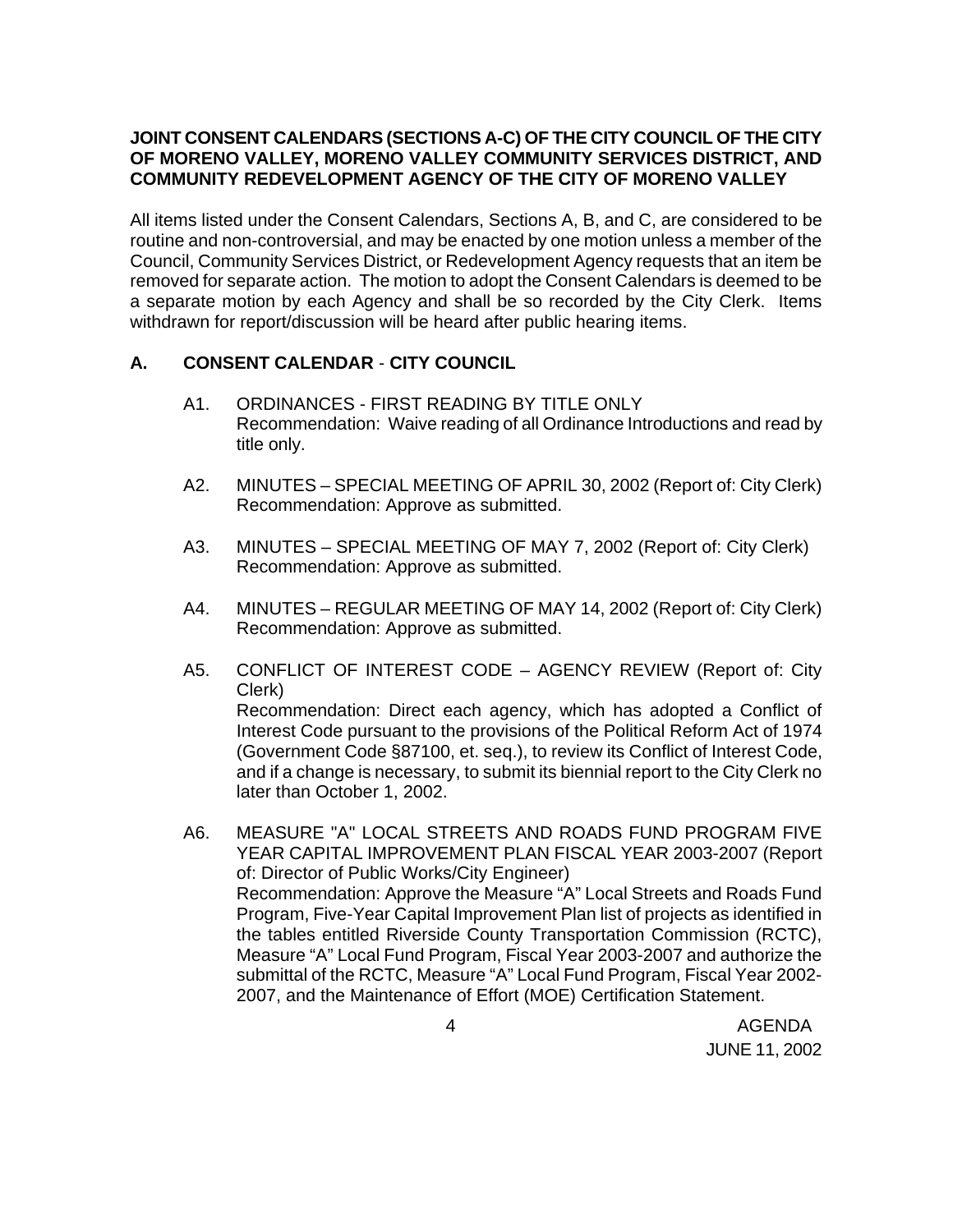- A7. APPROVAL OF PARCEL MAP 30123, SOUTH SIDE OF POSTAL AVE., EAST OF HEACOCK ST. AND WEST OF BACK WAY (Report of: Director of Public Works/City Engineer) Recommendation: Approve Parcel Map 30123, authorize the City Clerk to sign the map and transmit said map to the County Recorder's Office for recordation.
- A8. AUTHORIZATION TO CLOSE PUBLIC STREETS FOR THE INDEPENDENCE DAY FESTIVITIES ON THURSDAY, JULY 4, 2002 (Report of: Director of Parks and Recreation) Recommendation: That the City Council:
	- 1. Authorize the closure of the following streets between the hours of 7:00 a.m. and 12:00 noon for the purpose of conducting the Fourth of July Parade scheduled to take place on Thursday, July 4, 2002:
		- a. TownGate Boulevard between Frederick Street, Eucalyptus Avenue and Memorial Way;
		- b. Frederick Street between Centerpointe Drive and Cactus Avenue;
		- c. Cottonwood Avenue between Pan Am Boulevard and Dunhill Drive;
		- d. Eucalyptus Avenue between Pan Am Boulevard and Graham Street;
		- e. Dracaea Avenue between Pan Am Boulevard and Graham Street;
		- f. Atlantic Circle east of Frederick Street;
		- g. Brabham Street between Frederick Street and Andretti Street;
		- h. TownGate Boulevard between Frederick Street and Heritage Way;
		- i. Bay Avenue between Kristina Court and Courage Street;
		- j. Alessandro Boulevard between Chagall Court and Courage Street;
		- k. Resource Way between Frederick Street and Corporate Way;
		- l. Corporate Way between Calle San Juan de Los Lagos and Resource Way;
		- m. Calle San Juan de Los Lagos between Frederick Street and Corporate Way.
	- 2. Authorize the closure of the following streets to through traffic, to remain open only to residents, between the hours of 11:00 a.m. and 9:00 p.m. for the purpose of conducting the Fourth of July Festival and Fireworks Program.
		- a. Petaluma Avenue between Napa Valley and Morrison Street;
		- b. Napa Valley between Dracaea Avenue and Petaluma Avenue;
		- c. Lakeport Drive at Cottonwood Avenue;
		- d. Burney Pass between Cottonwood Avenue and Dracaea Avenue; and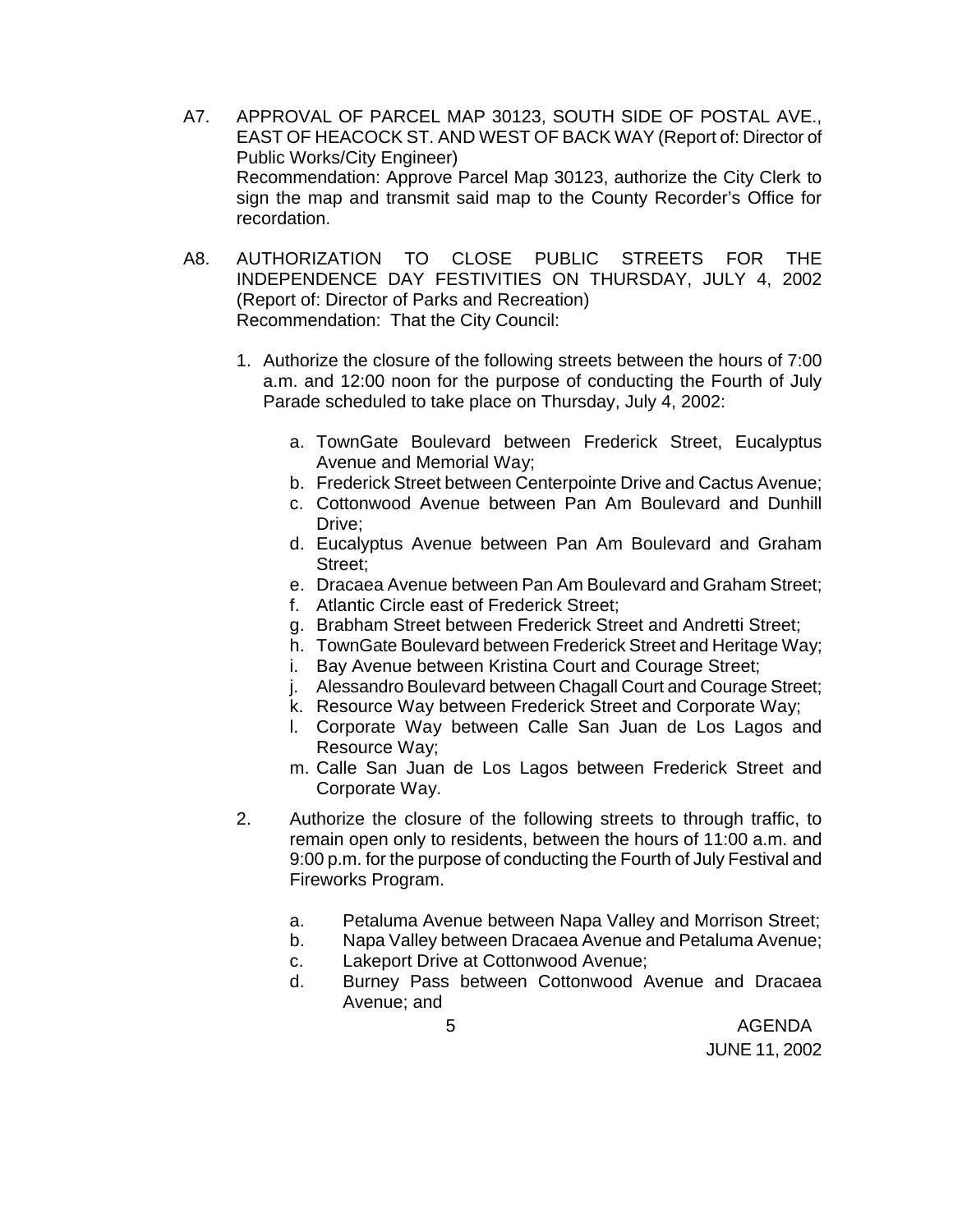d. Rockport Drive between Yuba Pass Road and Morrison Street.

The streets closed to through traffic are to prevent overflow parking from the fireworks program into residential areas. Also, for a short period and immediately following the fireworks display, staff recommends that the City Council authorize one-way traffic on various streets in the vicinity of Morrison Park as directed by the Moreno Valley Police Department.

A9. APPROVAL OF PARCEL MAP 30352, WEST SIDE OF LASSELLE STREET, SOUTH OF KRAMERIA AVENUE AND NORTH OF OLEANDER AVENUE (SUBDIVIDER – MCKENZIE VISTA, L.P., Laguna Woods) (Report of: Director of Public Works/City Engineer) Recommendation: Approve Parcel Map 30352, authorize the City Clerk to sign the map and transmit said map to the County Recorder's Office for recordation.

#### **B. CONSENT CALENDAR** - **COMMUNITY SERVICES DISTRICT**

- B1. ORDINANCES FIRST READING BY TITLE ONLY Recommendation: Waive reading of all Ordinance Introductions and read by title only.
- B2. MINUTES SPECIAL MEETING OF MAY 7, 2002 (Report of: City Clerk) Recommendation: Approve as submitted.
- B3. MINUTES REGULAR MEETING OF MAY 14, 2002 (Report of: City Clerk) Recommendation: Approve as submitted.
- B4. EXTENSION OF CONTRACT PROJECT NO. D-SG1/01 MAINTENANCE OF STANDARD LANDSCAPING AND IRRIGATION (Report of: Director of Public Works/City Engineer) Recommendation: Approve the Amendment to the Contract Agreement for MVCSD Project D-SG/01 to extend the term of the contract for an additional one-year period; authorize the President of the MVCSD Board to execute said Amendment with Excel Landscape, Inc. of Corona, California; authorize the Purchasing Manager to issue open purchase orders to Excel Landscape, Inc. in the amounts of:
	- a.) Two Hundred Twelve Thousand Two Hundred Ninety Dollars and 44/100 (\$212,290.44) for twelve months of base maintenance service; and
- 6 AGENDA b.) Twelve Thousand Two Hundred Forty-Five Dollars and No/100

JUNE 11, 2002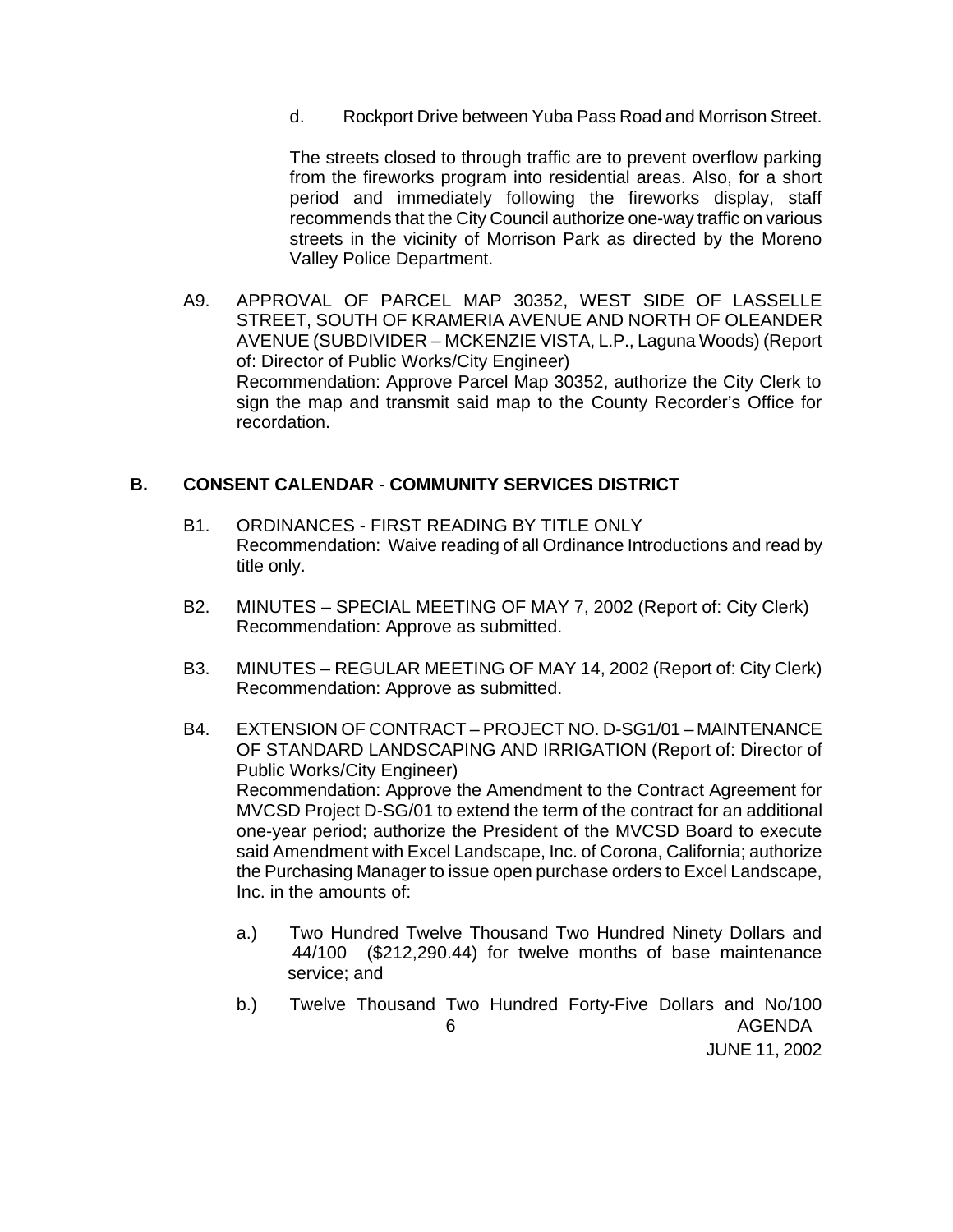(\$12,245.00) for anticipated Additional Work per Section 3., paragraph d. of the amended agreement.

# **C. CONSENT CALENDAR** - **COMMUNITY REDEVELOPMENT AGENCY**

- C1. ORDINANCES FIRST READING BY TITLE ONLY Recommendation: Waive reading of all Ordinance Introductions and read by title only.
- C2. MINUTES SPECIAL MEETING OF MAY 7, 2002 (Report of: City Clerk) Recommendation: Approve as submitted.
- C3. MINUTES REGULAR MEETING OF MAY 14, 2002 (Report of: City Clerk) Recommendation: Approve as submitted.

# **D. PUBLIC HEARINGS**

Questions or comments from the public on a Public Hearing matter are limited to five minutes per individual and must pertain to the subject under consideration. Those wishing to speak should complete and submit a GOLDENROD speaker slip to the Bailiff.

- D1. PUBLIC HEARING FOR INCLUSION OF TENTATIVE TRACT NO. 30195 (AND ALL AFFECTED PHASES) INTO THE COMMUNITY SERVICES DISTRICT ZONE B (RESIDENTIAL STREET LIGHTING) (Report of: Director of Public Works/City Engineer) Recommendation: That the City Council, acting in their capacity as the Board of Directors of the Moreno Valley Community Services District (CSD):
	- 1) Tabulate the mail ballots for CSD Zone B;
	- 2) Verify and accept the results of the mail ballot proceeding as identified on the Official Tally Sheet and Assessor Parcel Number (APN) listing;
	- 3) Receive and file with the City Clerk's Office the accepted Official Tallly Sheet and APN listing; and
	- 4) Authorize and impose the CSD Zone B charges.

D2. PUBLIC HEARING REGARDING MAIL BALLOT PROCEEDING FOR COMMUNITY SERVICES DISTRICT ZONE D (PARKWAY LANDSCAPE MAINTENANCE) ANNUAL SERVICE CHARGE FOR THE STREET TREE LANDSCAPING PROGRAM – TRACTS 10191/18468 (Report of: Director of Public Works/City Engineer) Recommendation: That the City Council, acting in their capacity as the Board of Directors of the Moreno Valley Community Services District (CSD):

7 AGENDA

JUNE 11, 2002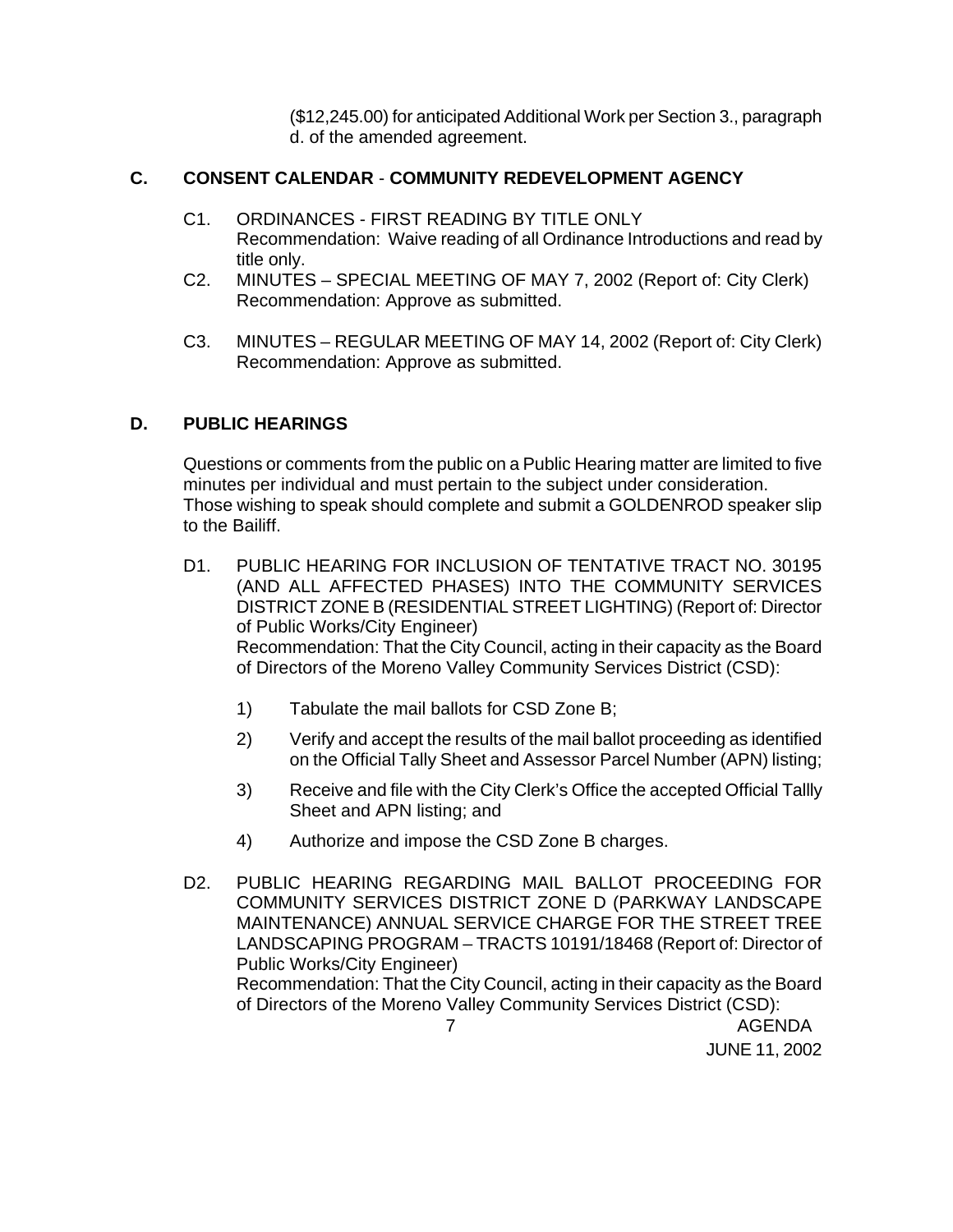- 1) Tabulate the mail ballots for Tracts 10191/18468 regarding the Zone D (Parkway Landscape Maintenance) annual service charge and the Street Tree Landscaping Program;
- 2) Verify and accept the results of the mail ballot proceeding as identified on the Official Tally Sheet and Assessor Parcel Number (APN) listing;
- 3) Receive and file with the City Clerk's Office the accepted Official Tallly Sheet and APN listing; and
- 4) Authorize and impose the applicable CSD Zone D annual service charge.
- D3. PUBLIC HEARING TO CONSIDER APPROVING THE CONTINUANCE OF CURRENT MORENO VALLEY COMMUNITY SERVICES DISTRICT ANNUAL PARCEL CHARGES PROPOSED FOR 2002/2003 (Report of: Director of Public Works/City Engineer) Recommendation: That the City Council, acting in their respective capacities as President and Members of the Board of Directors of the Moreno Valley Community Services District (CSD), approve and adopt:

Resolution No. CSD 2002-08 (Zone A); Resolution No. CSD 2002-09 (Zone B); Resolution No. CSD 2002-10 (Zone C); Resolution No. CSD 2002-11 (Zone D); Resolution No. CSD 2002-12 (Zone E);

to continue the proposed current annual parcel charges for providing service to parks, parkways (medians), recreation programs, residential street lighting, arterial street lighting, parkway landscaping, and extensive landscaping services during the fiscal year 2002/03, as submitted in the Annual Levy Report on file in the office of the City Clerk.

#### Resolution No. CSD 2002-08

A Resolution of the City Council of the City of Moreno Valley, California, Acting in its capacity as the Board of Directors of the Moreno Valley Community Services District, approving the Continuance of the Currently Approved Parcel Charge for Furnishing Improvements and Maintenance for Parks, Parkways, and Recreation Services During Fiscal Year 2002/03

#### Resolution No. CSD 2002-09

A Resolution of the City Council of the City of Moreno Valley, California, Acting in its capacity as the Board of Directors of the Moreno Valley Community Services District, approving the Continuance of the Currently Approved Parcel Charge for Furnishing Improvements and Maintenance for Residential Street Lighting Services During Fiscal Year 2002/03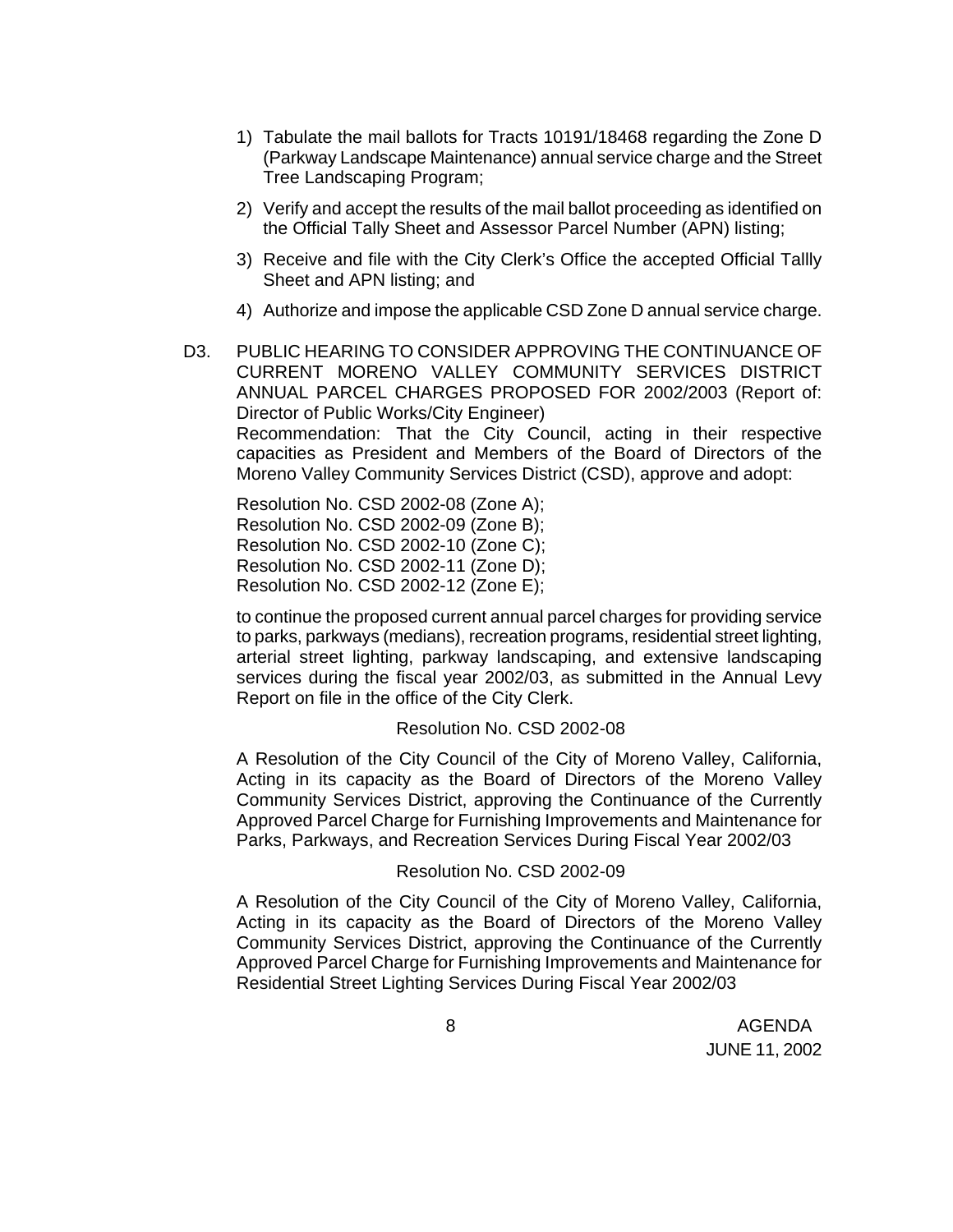#### Resolution No. CSD 2002-10

A Resolution of the City Council of the City of Moreno Valley, California, Acting in its capacity as the Board of Directors of the Moreno Valley Community Services District, approving the Continuance of the Currently Approved Parcel Charge for Furnishing Improvements and Maintenance for Intersection and Arterial Street Lighting Services During Fiscal Year 2002/03

### Resolution No. CSD 2002-11

A Resolution of the City Council of the City of Moreno Valley, California, Acting in its capacity as the Board of Directors of the Moreno Valley Community Services District, approving the Continuance of the Currently Approved Parcel Charge for Furnishing Parkway Landscape Improvement and Maintenance Services During Fiscal Year 2002/03

#### Resolution No. CSD 2002-12

A Resolution of the City Council of the City of Moreno Valley, California, Acting in its capacity as the Board of Directors of the Moreno Valley Community Services District, approving the Continuance of the Currently Approved Parcel Charge for Furnishing High-Service-Level Parkways Improvement and Maintenance Services During Fiscal Year 2002/03

D4. PUBLIC HEARING TO CONSIDER APPROVAL AND ADOPTION OF MORENO VALLEY COMMUNITY FACILITIES DISTRICT NO. 87-1 (TOWNGATE) IMPROVEMENT AREA NO. 1 ANNUAL SPECIAL TAX LEVY (Report of: Director of Public Works/City Engineer) Recommendation: That the City Council, acting in its capacity as the legislative body of Community Facilities District (CFD) No. 87-1 (Towngate) Improvement Area No. 1 (the "District"), approve and adopt Resolution No. 2002-40 implementing the method and rate of apportionment of the special tax levy required to cover the annual debt service of CFD No. 87-1 (Towngate) Improvement Area No. 1, as submitted in the Special Tax Report on file in the office of the City Treasurer.

#### Resolution No. 2002-40

A Resolution of the City Council of the City of Moreno Valley, California, Accepting and Approving the Report for Fiscal Year 2002/03 Regarding Community Facilities District No. 87-1 (Towngate) Improvement Area No. 1.

D5. PUBLIC HEARING TO CONSIDER APPROVAL AND ADOPTION OF MORENO VALLEY COMMUNITY FACILITIES DISTRICT NO. 87-1 (TOWNGATE) ANNUAL SPECIAL TAX LEVY (Report of: Director of Public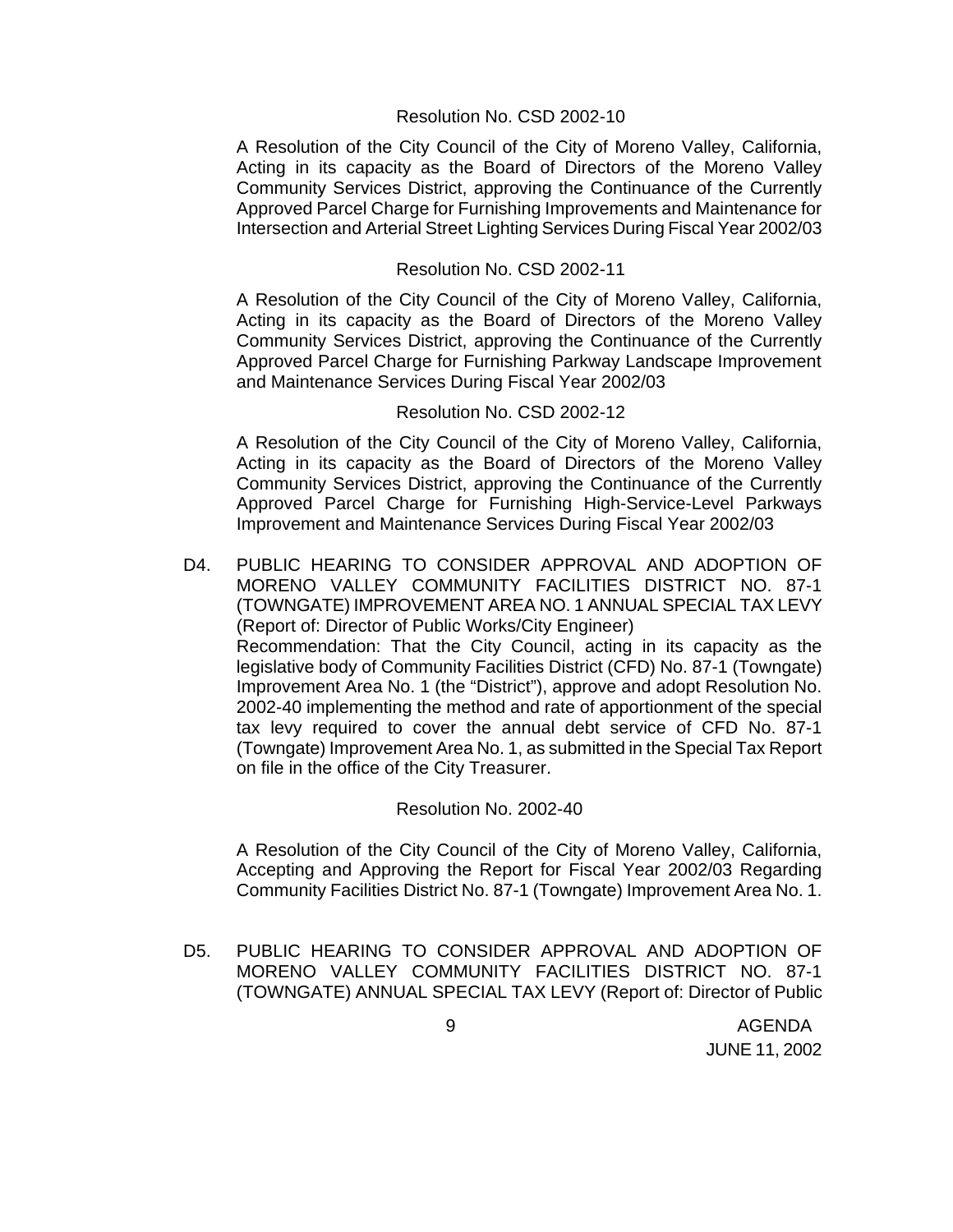Works/City Engineer)

Recommendation: That the City Council, acting in its capacity as the legislative body of Community Facilities District (CFD) No. 87-1, approve and adopt Resolution No. 2002-41 implementing the method and rate of apportionment of the special tax levy required to cover the 2002/03 annual debt service of CFD No. 87-1 (Towngate), as submitted in the Special Tax Report on file in the office of the City Treasurer.

### Resolution No. 2002-41

A Resolution of the City Council of the City of Moreno Valley, California, Accepting and Approving the Special Tax Report for Fiscal Year 2002/2003 Regarding Community Facilities District No. 87-1 (Towngate)

D6. PUBLIC HEARING TO CONSIDER APPROVAL AND ADOPTION OF COMMUNITY FACILITIES DISTRICT NO. 3 OF THE CITY OF MORENO VALLEY (AUTO MALL REFINANCING) SPECIAL TAX BONDS, SERIES 2000 ANNUAL SPECIAL TAX LEVY(Report of: Director of Public Works/City Engineer) Recommendation: That the City Council, acting in its capacity as the legislative body of Community Facilities District No. 3 of the City of Moreno Valley (Auto Mall Refinancing) ("CFD No. 3") approve and adopt Resolution No. 2002-42 implementing the method and rate of apportionment of the special tax levy required to cover the annual debt service of CFD No. 3, as

#### Resolution No. 2002-42

A Resolution of the City Council of the City of Moreno Valley, California, Accepting and Approving the Special Tax Report for Fiscal Year 2002/2003 Regarding Community Facilities District No. 3 of the City of Moreno Valley (Auto Mall Refinancing)

submitted in the Special Tax Report on file in the office of the City Treasurer.

D7. A PUBLIC HEARING REGARDING PA02-0007, A PROPOSAL TO AMEND TITLE 9 OF THE MUNICIPAL CODE, SUBMITTED BY THE COMMUNITY AND ECONOMIC DEVELOPMENT DEPARTMENT OF THE CITY OF MORENO VALLEY, AMENDING OR ADDING MUNICIPAL CODE PROVISIONS REGARDING DEVELOPMENT REVIEW REQUIREMENTS, INCOMPLETE AND INACTIVE APPLICATIONS, RESIDENTIAL DEVELOPMENT STANDARDS, PLANNED UNIT DEVELOPMENTS, AIRPORT LAND USE COMPATIBILITY, ACCESSORY STRUCTURES, FENCES AND WALLS, COMMUNICATION FACILITIES, WIND ENERGY SYSTEMS, COMPACT PARKING, NEIGHBORHOOD IDENTIFICATION SIGNS, OFF-SITE REAL ESTATE SIGNS AND ARCHITECTURAL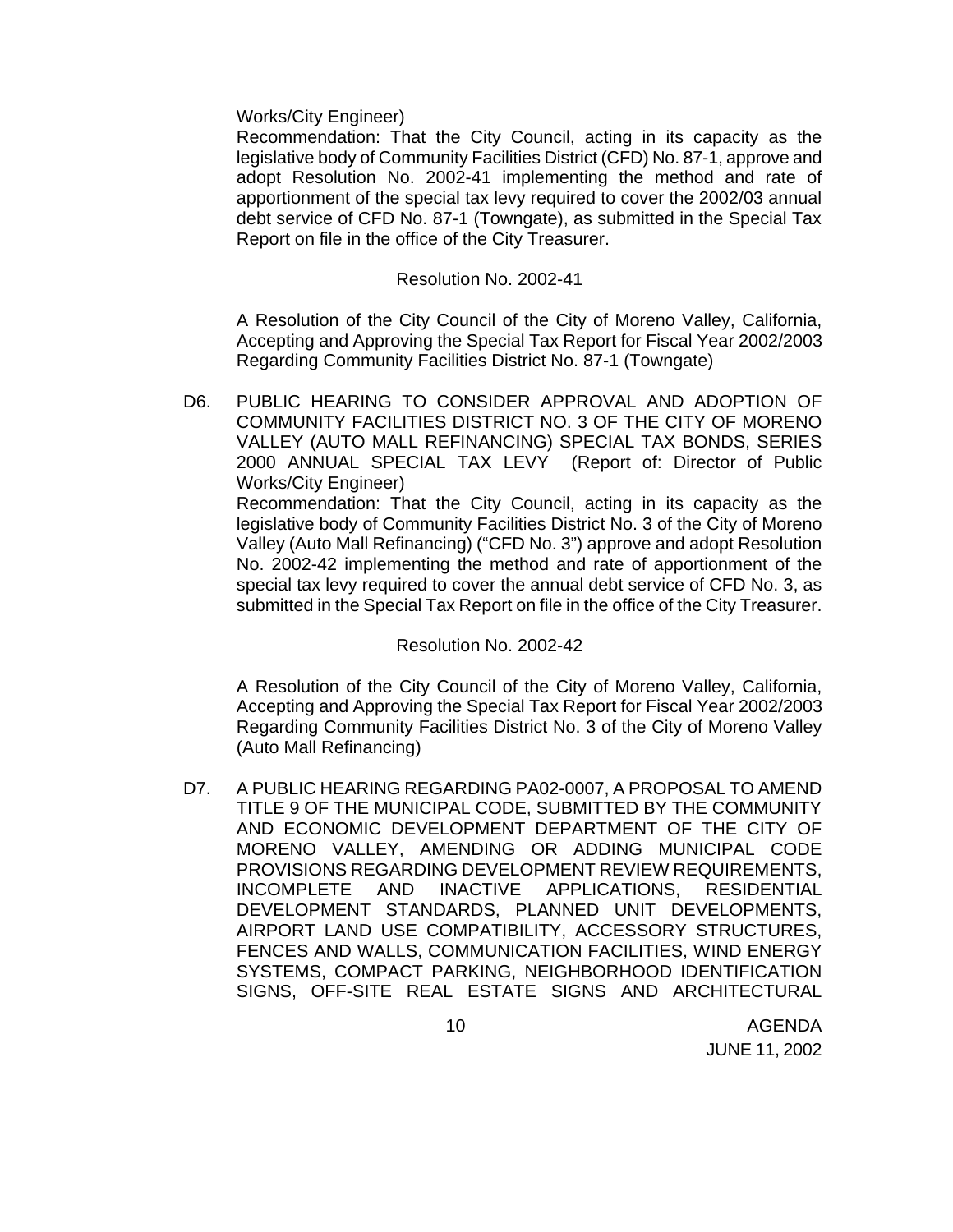COMPATIBILITY (Report of: Director of Community and Economic Development)

Recommendation: That the City Council conduct a public hearing regarding PA02-0007, and

- 1. Adopt a Negative Declaration for PA02-0007 pursuant to Section 15070 of the Guidelines for the Implementation of the California Environmental Quality Act; and
- 2. Introduce Ordinance No. 604, thereby approving PA027-0007, amending various sections of Title 9 of the City of Moreno Valley Municipal Code (Attachment 2)

## Ordinance No. 604

An Ordinance of the City Council of the City of Moreno Valley, California, Amending Title 9 of the City of Moreno Valley Municipal Code Regarding Development Review Requirements, Incomplete and Inactive Applications, Residential Development Standards, Planned Unit Developments, Airport Land Use Compatibility, Accessory Structures, Fences and Systems, Compact Parking, Neighborhood Identification Signs, Off-Site Real Estate Signs and Architectural **Compatibility** 

## **E. ITEMS REMOVED FROM CONSENT CALENDARS FOR DISCUSSION OR SEPARATE ACTION**

## **F. REPORTS**

F1. RESOLUTION NO. CSD 2002-06, APPROVE AND ADOPT THE COMMUNITY SERVICE DISTRICT ZONES B AND C STREET LIGHTING POLICY (CONTINUED FROM MAY 28, 2002) (Report of: Director of Public Works/City Engineer)

Recommendation: That the City Council, acting in the capacity as the Board of Directors of the Moreno Valley Community Services District, approve and adopt Resolution No. CSD 2002-06, the Community Services District Zones B (Residential) & C (Arterial) Street Lighting Policy (the "Policy"). This policy establishes guidelines and standards for the installation of residential and arterial street lighting consistent with the state legislation requirements of Proposition 218.

Resolution No. CSD 2002-06

A Resolution of the Moreno Valley Community Services District of of the City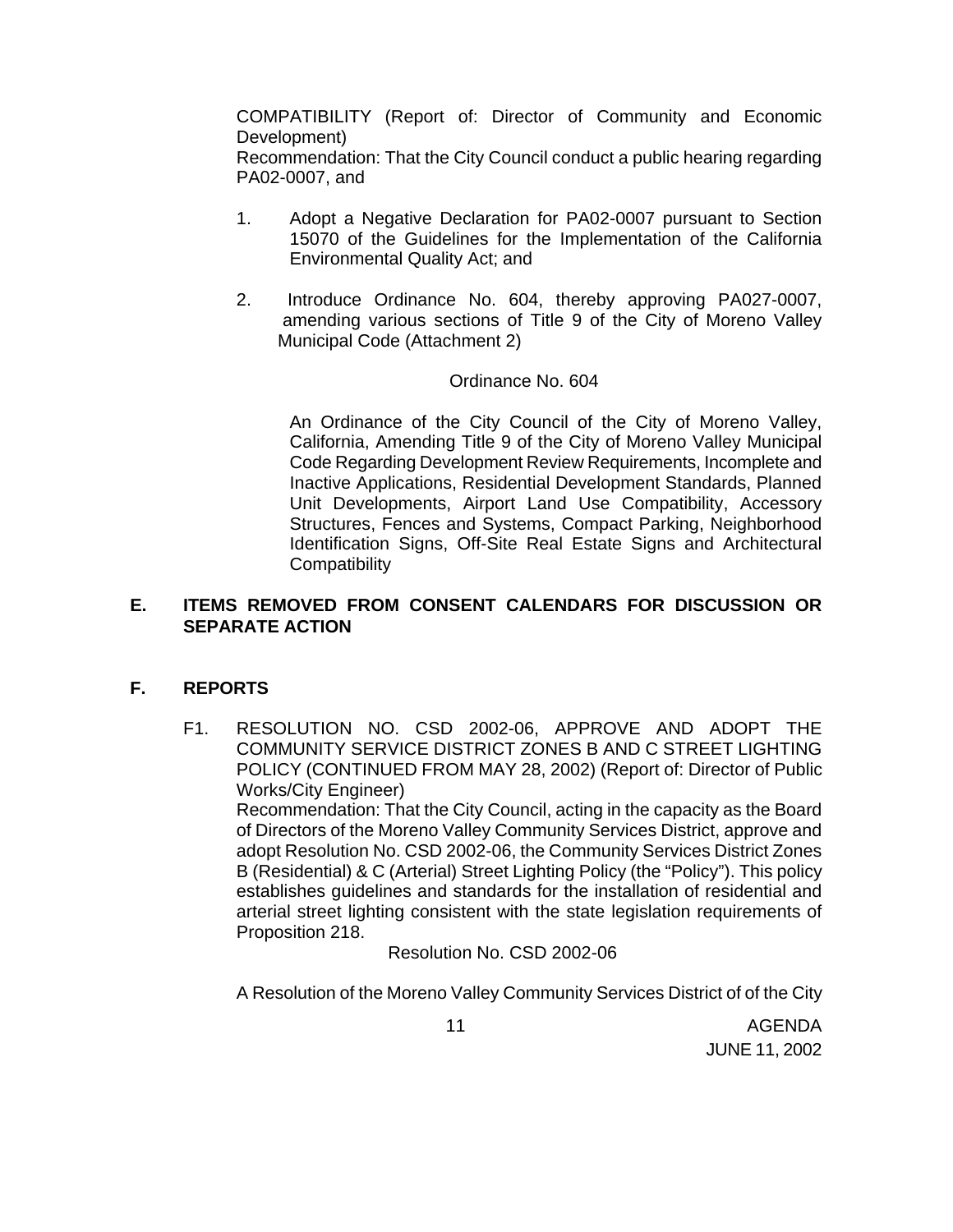of Moreno Valley, California, Hereby Certifies to Approve and Adopt the Community Services District Zones B (Residential) and C (Arterial) Street Lighting Policy

- F2. LEGISLATIVE UPDATE (Report of: Assistant City Manager) Recommendation: Receive and file the Legislative Status Report
- F3. CITY MANAGER'S REPORT (Informational Oral Presentation only not for Council action)

## **G. LEGISLATIVE ACTIONS**

ORDINANCES - 1ST READING AND INTRODUCTION

G1. DISCHARGE OF FIREARMS ORDINANCE (Report of: Chief of Police) Recommendation: That the City Council introduce Ordinance No. 603 regulating the discharge of weapons within the city limits. (Roll call required).

Ordinance No. 603

An Ordinance of the City Council of the City of Moreno Valley, California, Regulating the Discharge of Weapons Within the City

ORDINANCES - 2ND READING AND ADOPTION - NONE

ORDINANCES - URGENCY ORDINANCES - NONE

RESOLUTIONS - NONE

• PUBLIC COMMENTS **ON ANY SUBJECT NOT ON THE AGENDA** UNDER THE JURISDICTION OF THE CITY COUNCIL

Those wishing to speak should complete and submit a PINK speaker slip to the Bailiff. There is a three-minute time limit per person.

All remarks and questions shall be addressed to the presiding officer or to the City Council and not to any individual Council member, staff member or other person.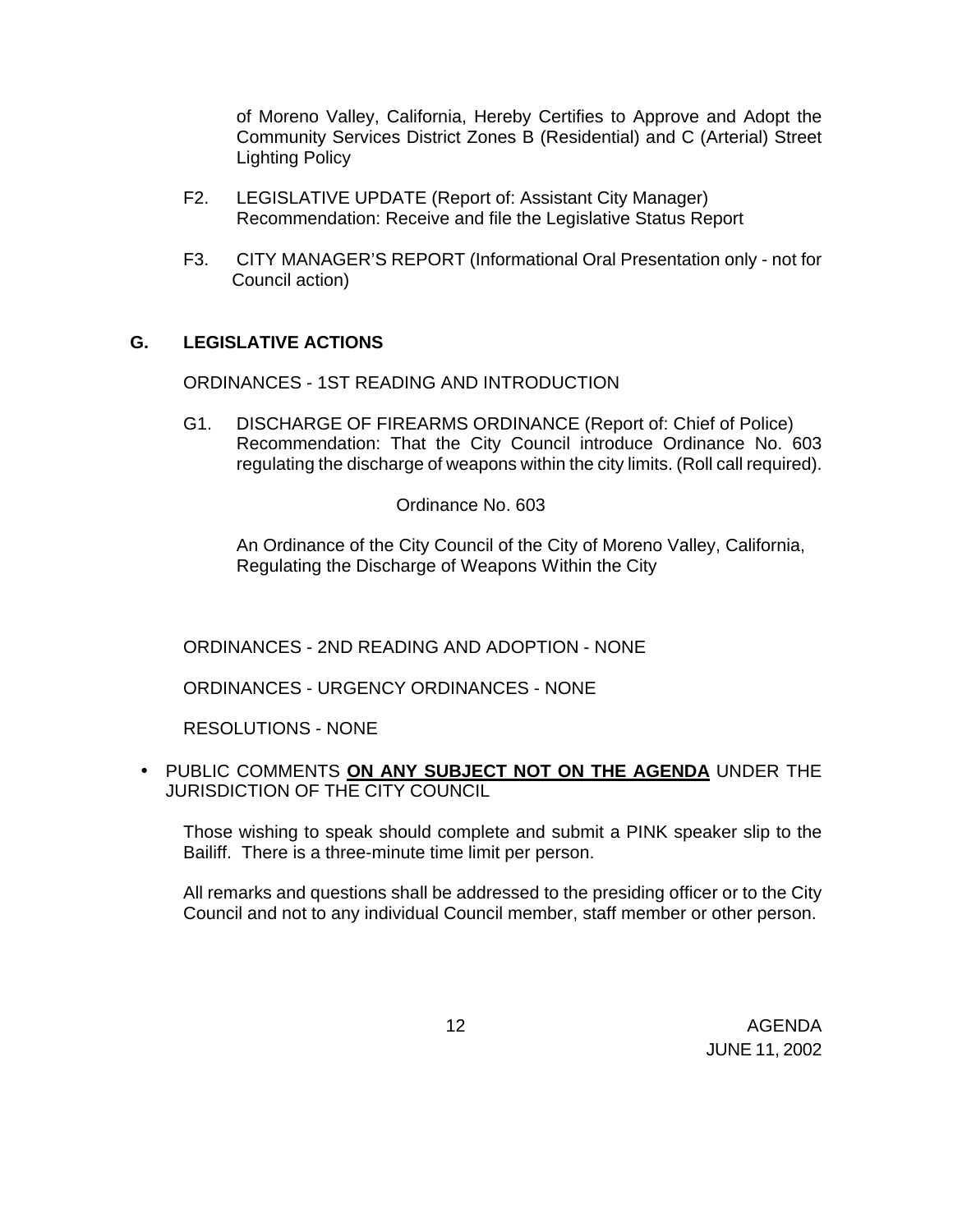• **CLOSING COMMENTS AND/OR REPORTS OF THE CITY COUNCIL, COMMUNITY SERVICES DISTRICT, OR COMMUNITY REDEVELOPMENT AGENCY**

## **CLOSED SESSION**